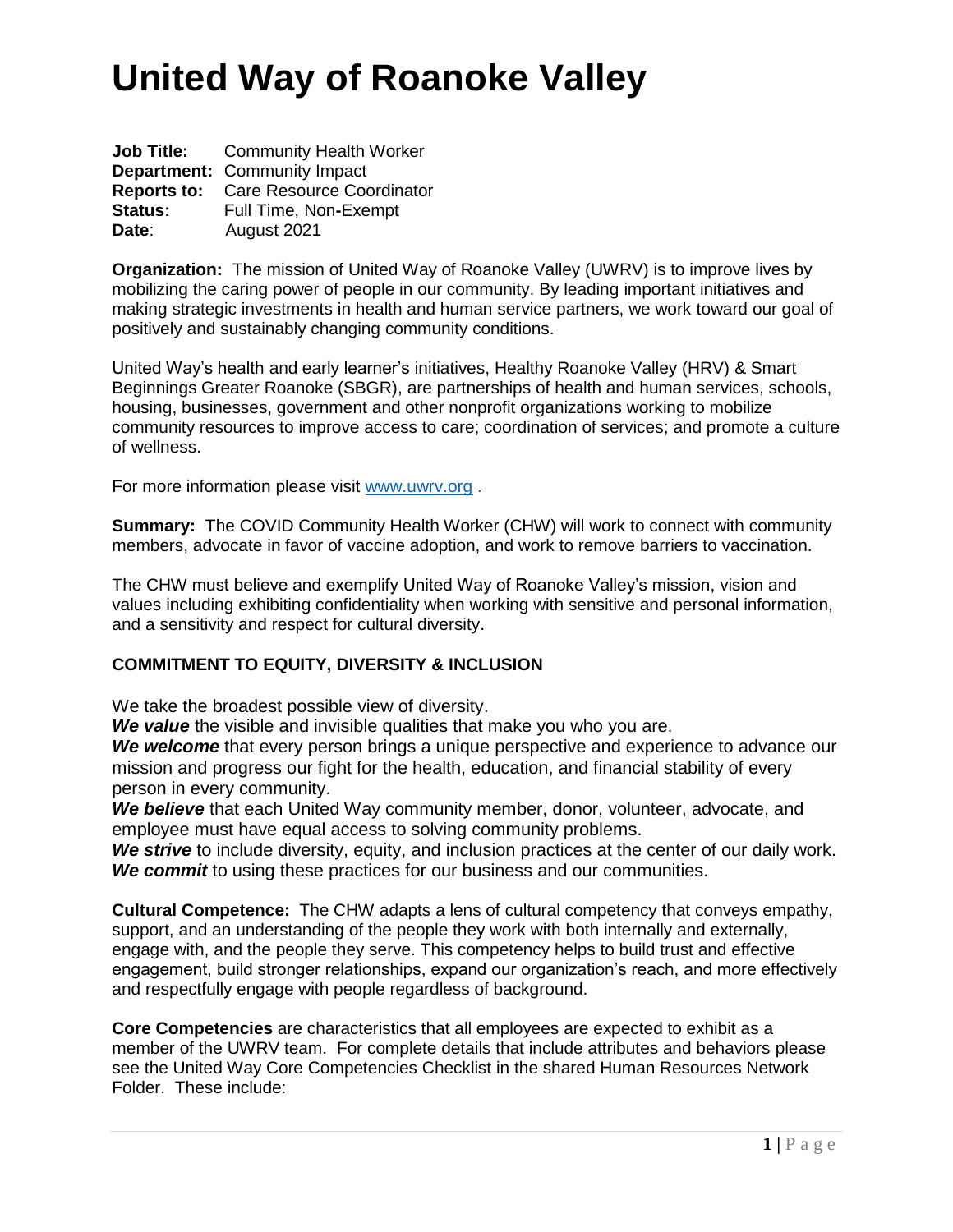Community Health Worker Job Description

- **Mission Focused:** The top priority is creating real social change that leads to better lives and healthier communities.
- **Relationship Oriented:** Understands that people come before process and is astute in cultivating and managing relationships toward a common goal.
- **Collaborator:** Understands the roles and contributions of all sectors of the community and can mobilize resources (financial and human) through meaningful engagement.
- **Results Driven:** Dedicated to shared and measurable goals for the common good; creating, resourcing, scaling and leveraging strategies and innovations for broad investment and impact.
- **Brand Steward:** Understands his/her role in growing and protecting the reputation and results of the organization, and thus, the greater network.

Additionally, members of the UWRV team should exhibit the following competencies:

- **Effective Communication:** Skilled and passionate communicators who articulate our message in a way that inspires other to act in service to the organization and community; and, promotes and sells ideas persuasively, in order to shape the opinions of key stakeholders and promote and project a positive image of the organization.
- **Adaptability and Change Management:** champion and facilitate change to ensure long-term community sustainability by adapting successfully to changing needs while maintaining positive relationships with internal and external constituents.
- **Cross-Functional Capability and Collaboration:** Effectively works cross-functionally using a team-oriented mindset and approach to collaborate for results based on knowledge of current conditions and future trends both internally and externally.

Additionally, members of the community impact team should exhibit the following competencies:

- **Strategic Community Collaboration:** Engages diverse stakeholders to accurately and effectively assess community needs and, with credibility, authenticity and humility, strategically guide work that contributes to the community's priorities while influencing and inspiring community leaders to partner with United Way to create and implement programs that serve and add value to the community.
- **Deep Community Expertise:** Expert on community issues and challenges with knowledge of data trends, research, environment and community stakeholders which allows for proactively identifying and addressing complex issues by providing leadership in gathering and using data to drive strategy development and implementation within the impact area of focus to drive collective community outcomes and achieves results.
- **Product Development and Implementation:** Understands the community and the philanthropic interests of donors and investors and can identity community strategies to connect the interests of donors to solutions and products that meet the community's needs.
- **Donor Influence:** Understands donors and supports year-round relationship management to attract and sustain resources (financial, volunteer and advocacy).
- **Volunteer Engagement:** Works to build organizational capacity through volunteer collaboration and to develop high-impact, meaningful volunteer opportunities that increase revenue, impact, outcomes, and influence.
- **Advocacy and Public Policy:** Champions and facilitates change to ensure long-term community sustainability. Adapts successfully to changing needs while maintaining positive relationships both internally and externally.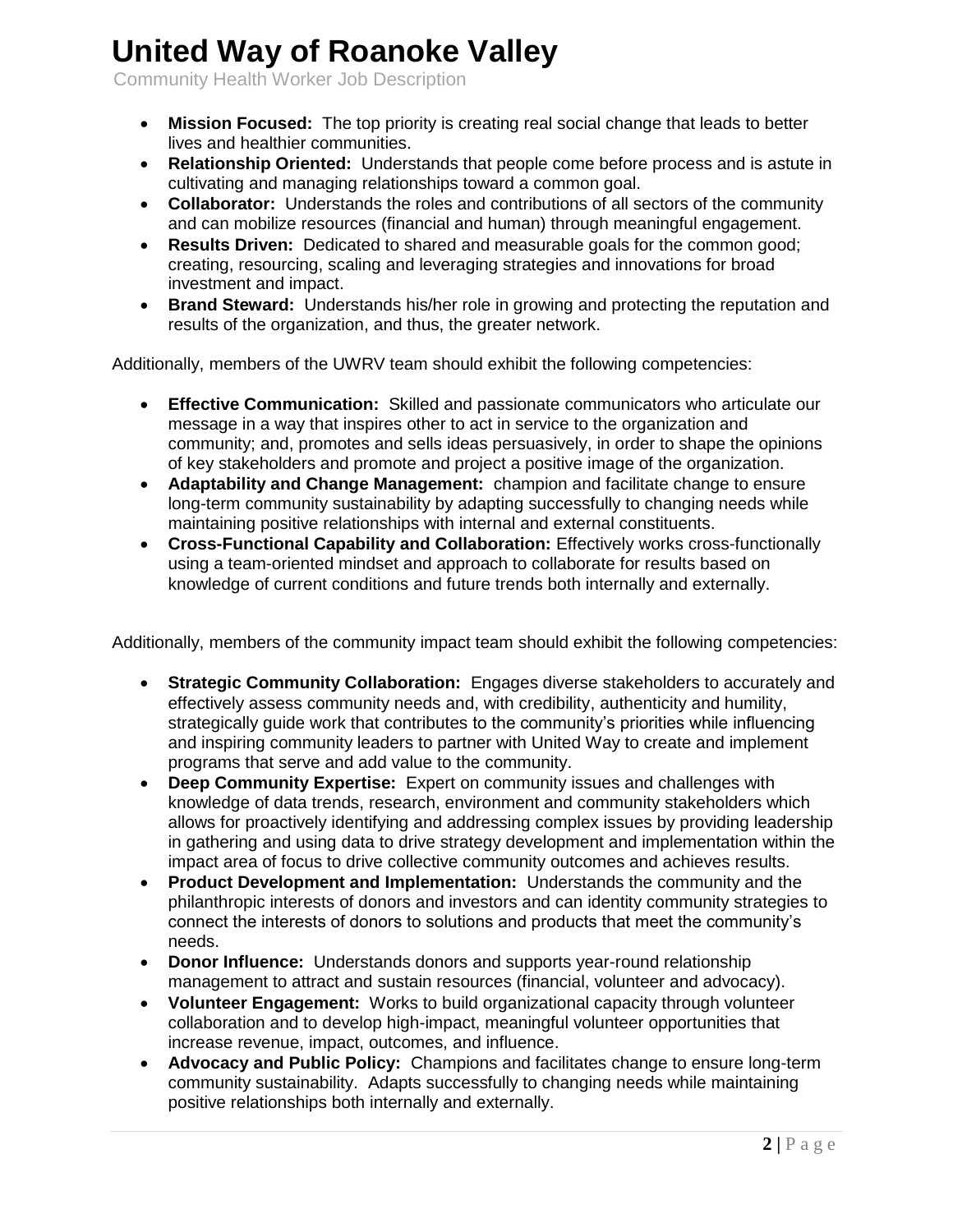Community Health Worker Job Description

### **Key Accountabilities** include the following:

- 1. Promote COVID-19 vaccine through dissemination of information
- 2. Collaborate with Community Clinics to provide support
- 3. Advocate to remove barriers and ensure equity to vaccine access

#### **Essential Duties and Responsibilities** include the following:

#### Outreach and Advocacy

- Maintain current knowledge of best practices for prevention and response to COVID-19
- Promote the COVID-19 vaccine and other health topics through positive one-on-one interactions
- Conduct field outreach such as in-person community canvassing and education events
- Build relationships with people from diverse backgrounds, connect community members with healthcare and social services
- Advocate through attendance at meetings and events to ensure equitable access to the vaccine and reliable information

#### Collaborate with Vaccine Providers

- Support the implementation of community clinics
- Support district wide efforts and outreach
- Assist with identification and establishment of community outreach events

#### Collaborate with Family Health Strategies Team

- Stay up-to-date on current best practices and information related to COVID-19 and other health concerns in the community and ensure that all team members share the same information
- Participate in meetings and dissemination of information related to the project
- Work closely with the outreach team and other community CHWs to undertake other tasks/responsibilities as requested
- Work cross-functionally with other team members to disseminate information on all services provided by UWRV initiatives during outreach and events

Other duties as assigned.

#### **Supervisory Responsibilities:** None.

#### **Education and/or Experience:**

- High School Diploma.
- Two years of relevant experience.
- Experience in community outreach efforts (paid or volunteer) in patient or customer service

### **Preferred Qualifications:**

- Knowledge of local community
- Bilingual skills

**Language Skills:** Ability to read, analyze and interpret data for practical application. Ability to write reports and business correspondence. Ability to present information to and respond to